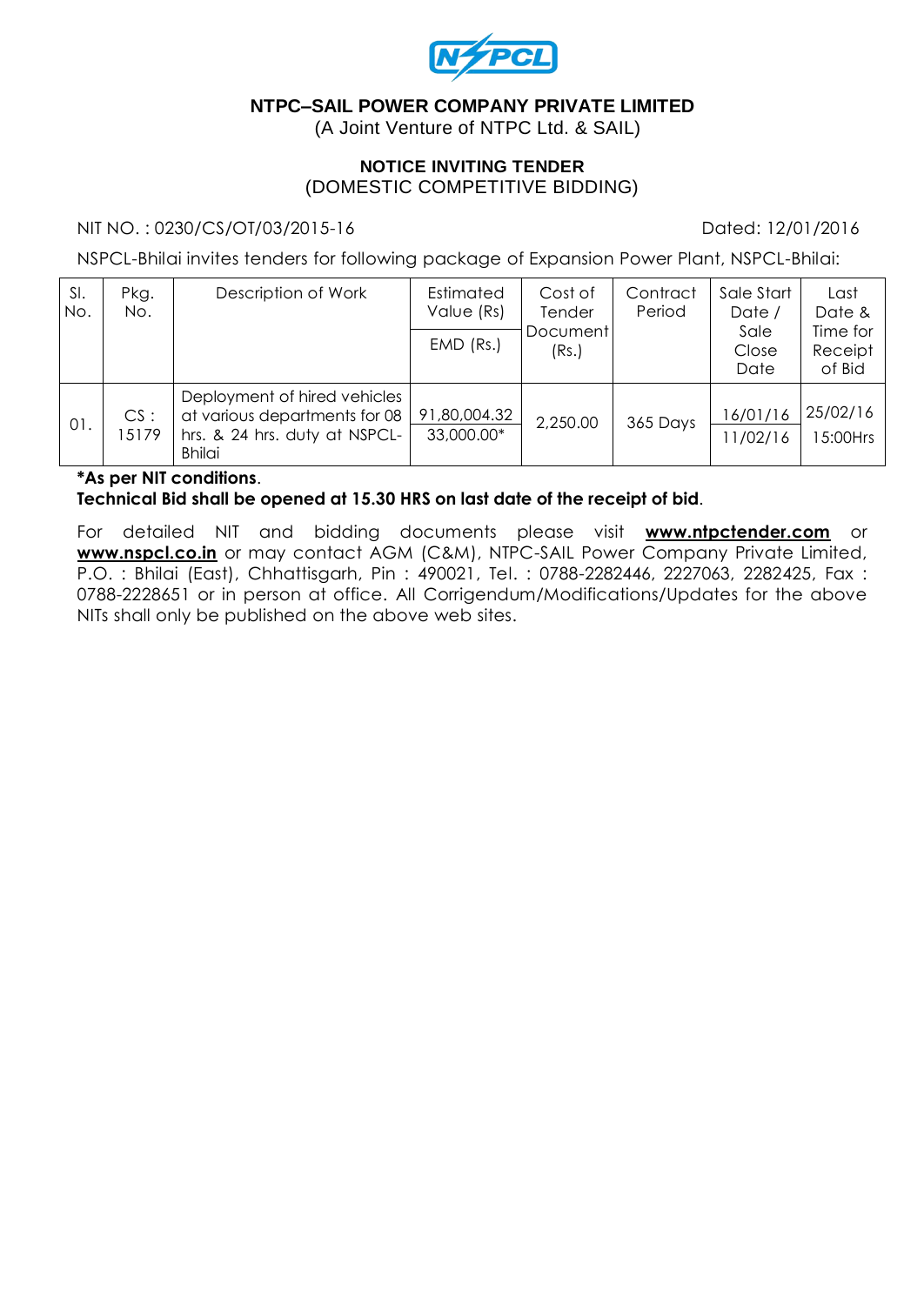## **QUALIFYING REQUIREMENT**

### **1. Deployment of hired vehicles at various departments for 08 hrs. & 24 hrs. duty at NSPCL-Bhilai.**

- 1. The agency should have valid P.F Code.
- 2. The agency should have experience of deployment of at least one vehicle for a minimum period of six months in any of the Govt./ PSU/ Private/ Public Limited Company during the last five years.
- 3. The agency should have ownership of at least one commercial LMV.
- 4. The average annual turnover of the agency, in the preceding three (03) financial years as on the date of bid opening shall not be less than **Rs. 16.19 Lakh.**

(REMARKS: The average turnover requirement has been arrived taking into the consideration that the parties will be asked to quote at least 03 vehicles. QR is formulated keeping in view the past response and competitive bidding).